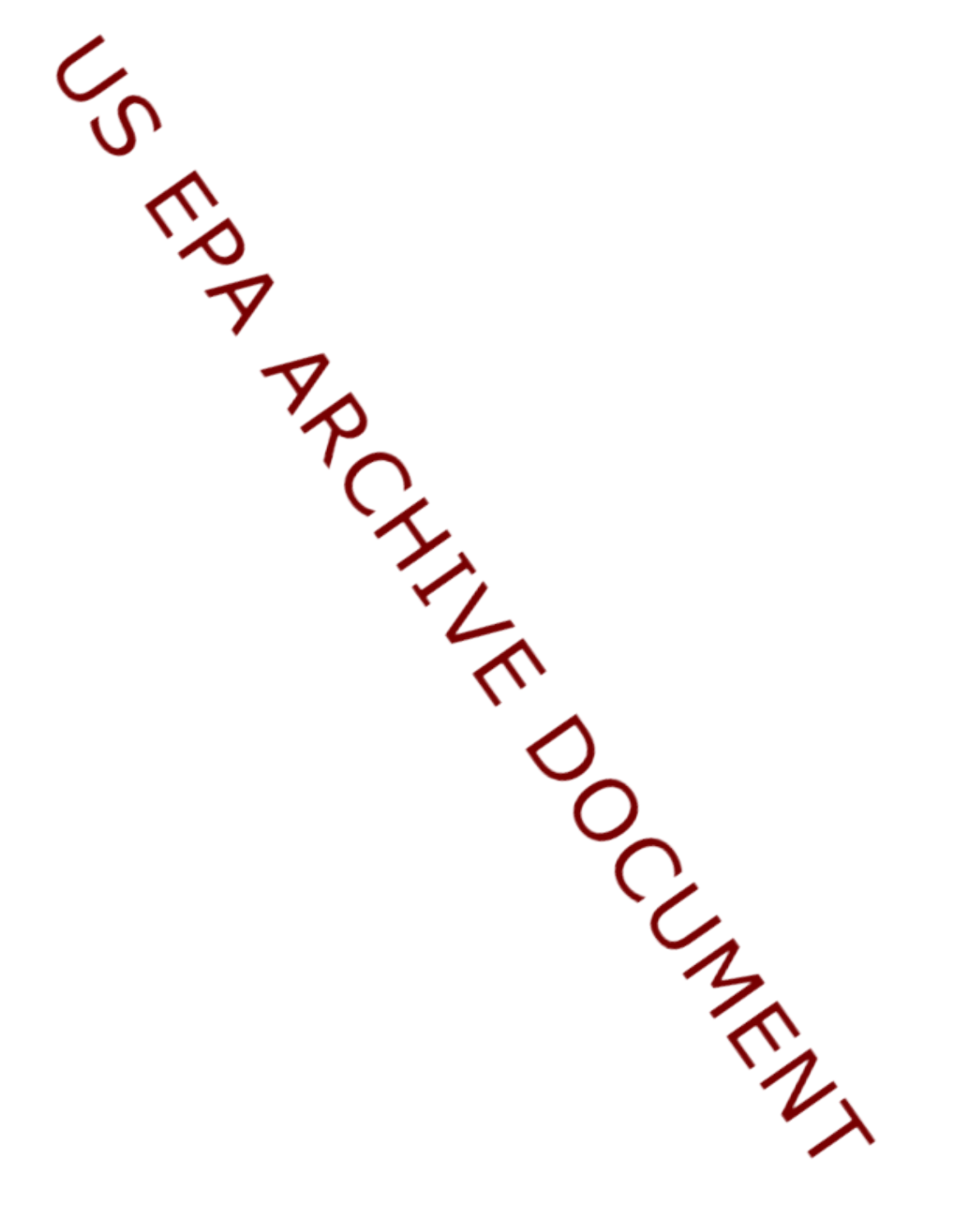## **THE ENVIRONMENTAL TECHNOLOGY VERIFICATION PROGRAM**





# **ETV Joint Verification Statement**

| TECHNOLOGY TYPE: MULTI-PARAMETER WATER QUALITY PROBE    |                                                                                                                      |  |  |  |  |  |  |
|---------------------------------------------------------|----------------------------------------------------------------------------------------------------------------------|--|--|--|--|--|--|
| <b>APPLICATION:</b>                                     | <b>MEASURING WATER QUALITY</b>                                                                                       |  |  |  |  |  |  |
| <b>TECHNOLOGY NAME: 6600 Extended Deployment System</b> |                                                                                                                      |  |  |  |  |  |  |
| <b>COMPANY:</b>                                         | <b>YSI</b> Incorporated                                                                                              |  |  |  |  |  |  |
| <b>ADDRESS:</b>                                         | 1725 Brannum Lane<br><b>PHONE:</b><br>937-767-7241<br><b>Yellow Springs, OH 45387</b><br><b>FAX:</b><br>937-767-1058 |  |  |  |  |  |  |
| <b>WEB SITE:</b><br>$E\text{-}MAIL:$                    | http://www.ysi.com<br>environmental@ysi.com                                                                          |  |  |  |  |  |  |

The U.S. Environmental Protection Agency (EPA) has created the Environmental Technology Verification (ETV) Program to facilitate the deployment of innovative or improved environmental technologies through performance verification and dissemination of information. The goal of the ETV Program is to further environmental protection by substantially accelerating the acceptance and use of improved and cost-effective technologies. ETV seeks to achieve this goal by providing high-quality, peer-reviewed data on technology performance to those involved in the design, distribution, financing, permitting, purchase, and use of environmental technologies.

ETV works in partnership with recognized standards and testing organizations; with stakeholder groups, consisting of buyers, vendor organizations, and permitters; and with the full participation of individual technology developers. The program evaluates the performance of innovative technologies by developing test plans that are responsive to the needs of stakeholders, conducting field or laboratory tests (as appropriate), collecting and analyzing data, and preparing peer-reviewed reports. All evaluations are conducted in accordance with rigorous quality assurance (QA) protocols to ensure that data of known and adequate quality are generated and that the results are defensible.

The Advanced Monitoring Systems (AMS) Center, one of seven technology areas under ETV, is operated by Battelle in cooperation with EPA's National Exposure Research Laboratory. The AMS Center has recently evaluated the performance of multi-parameter water quality probes. This verification statement provides a summary of the test results for the YSI Incorporated 6600 Extended Deployment System (EDS).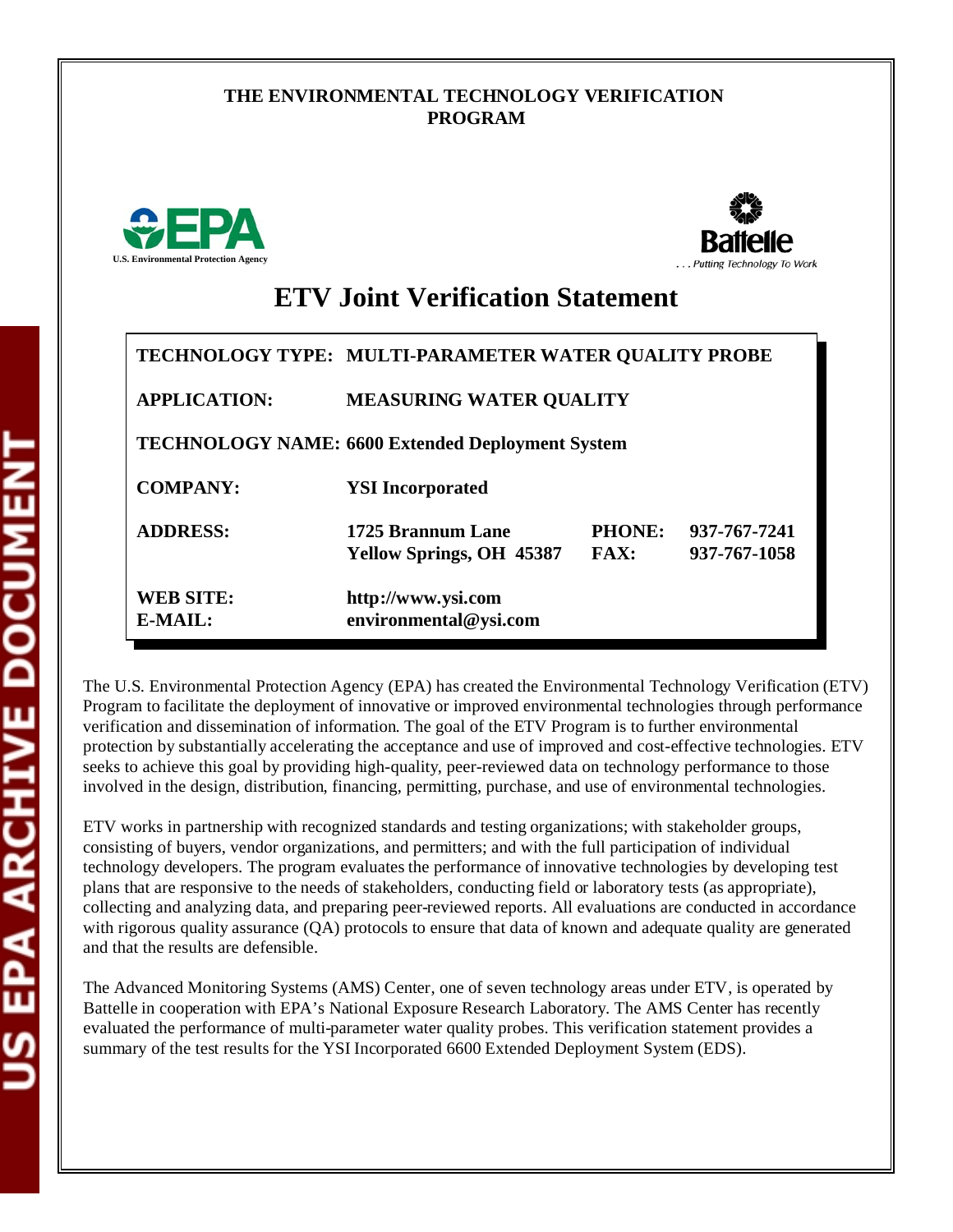#### **VERIFICATION TEST DESCRIPTION**

The 6600 EDS was evaluated by comparing pre- and post-calibration results and their measurements with standard reference measurements and handheld calibrated probes. The 6600 EDS was deployed in saltwater, freshwater, and laboratory environments near Charleston, South Carolina, during a 2 ½-month verification test. Water quality parameters were measured both by the two 6600 EDS probes and by reference measurements consisting of field-portable instrumentation and water analyses of collected samples. During each phase, performance was assessed in terms of pre- and post-calibration results, relative bias, precision, linearity, and inter-unit reproducibility. The saltwater site was at the National Oceanic and Atmospheric Adminstration (NOAA) Pier Romeo on the Cooper River, the freshwater site was at Lake Edmunds, approximately one mile from the NOAA Center for Coastal Environmental Health and Biomolecular Research (CCEHBR), and the controlled site was the CCEHBR mesocosm facility in Charleston, South Carolina. Test parameters included dissolved oxygen (DO), conductivity, temperature, pH, turbidity, and chlorophyll.

Saltwater testing was conducted at two locations. The original location was in a small tidal creek tributary of the Charleston Harbor. However, due to structural problems at that site, the probes were redeployed in the NOAA Pier Romeo on the Cooper River. Pre- and post-calibration data obtained at the first location are presented in the verification report; however, no reference data from that location are presented. The saltwater test lasted for 31 days, during which time the 6600 EDSs monitored the naturally occurring range of the target parameters, collecting data every 15 minutes, 24 hours a day, except on days when the probes were in the laboratory for preand post-calibration checks. Reference sample collection times were rotated among the morning, afternoon, and evening hours throughout the test. More intense sampling occurred at the beginning (Days 1 and 2) and the end (Days 29 and 30) of the sampling period when samples were taken at 15-minute intervals for eight hours, except on Day 29, when only four hours of sampling occurred because of weather conditions. For the duration of the test, the 6600 EDSs were deployed at depths between approximately three and 10 feet, varying according to the tide. Freshwater testing was conducted at Lake Edmunds. Because this site is shallower than the Cooper River, only one depth (approximately 3 feet) was used. As in the saltwater portion of the verification test, the 6600 EDSs monitored the naturally occurring target parameters, while simultaneous reference measurements were made, again rotating among collection times. More intense sampling occurred at the beginning (Day 3) and the end (Day 23) of the sampling period when samples were taken at 15- to 30-minute intervals for periods ranging between six and eight hours, as weather permitted. The third and final stage of testing occurred at the CCEHBR mesocosm facility. The mesocosm tanks were filled with saltwater/freshwater and drained daily, simulating a tide. Water samples were collected during each test day throughout the normal operating hours of the facility (nominally 6 a.m. to 6 p.m.). During this period, the mesocosm was manipulated to introduce variations in the measured parameters. The turbidity of the system was varied by operating a pump near the sediment trays to suspend additional solids in the water. Conductivity was varied by adding freshwater to the saltwater during one of the fill-and-drain cycles. Variations in temperature, pH, DO, and chlorophyll were driven by natural forces and the changes in the other test parameters. Over all three sampling periods, approximately 6,000 data points were collected by the 6600 EDS, and 132 sets of reference measurements were obtained

QA oversight of verification testing was provided by Battelle. Battelle QA staff conducted a technical systems audit. The ETV Test Coordinator performed the performance evaluation audit and a data quality audit of 10% of the test data.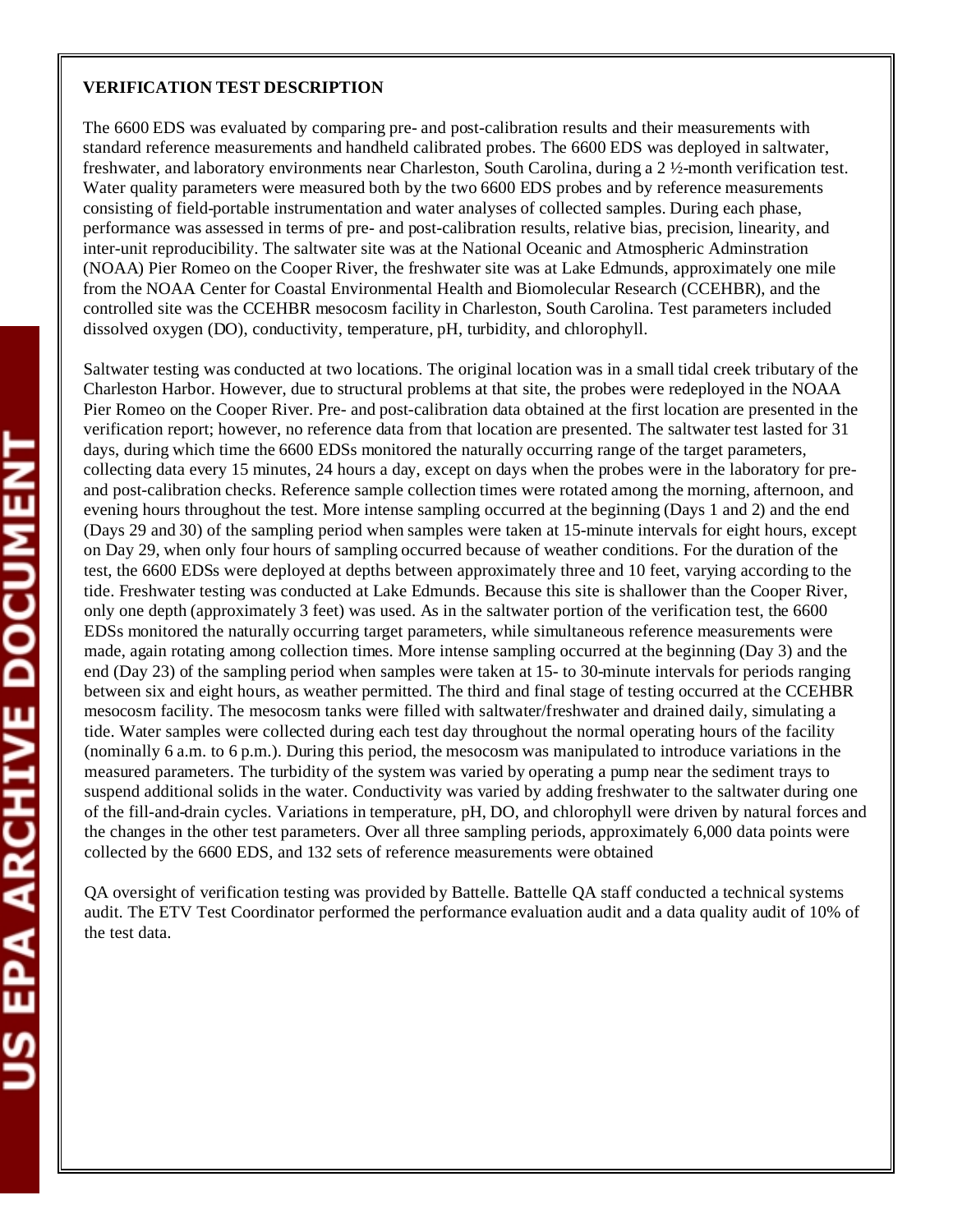### **TECHNOLOGY DESCRIPTION**

The following description of the 6600 EDS was provided by the vendor and does not represent verified information. The 6600 EDS is a multi-parameter water probe/sonde capable of measuring pH, turbidity, DO, chlorophyll, conductivity, and temperature. Building upon the YSI Rapid Pulse™ DO system, the 6600 EDS is maintained free of fouling by the Clean Sweep™ universal wiper assembly, as well as by individual optical wipers. 6600 EDS sensors are field-replaceable and integrate with data collection platforms. Flash memory prevents data loss, and battery power options allow long-term deployment. The range, resolution, and accuracy of the 6600 EDS, as provided by YSI, are listed below for the parameters tested. The outer diameter of the 6600 EDS is 8.9 cm (3.5 inches). It is 52 cm (20.4 inches) long and weighs 2.7 kilograms (six pounds).

## **VERIFICATION OF PERFORMANCE**

**Pre-and post-calibration results:** Pre-and post-calibration tests were performed for pH, DO, and conductivity since only those parameters are adjusted during calibration. The results showed that pH measurement values were accurate within a range of 99 to 102% of the true values, DO measurement values were accurate within a range of 100 to 109% of the true values (except for the very first result of 73%), and conductivity measurement values were accurate within a range of 98 to 104% of the true values.

**Relative bias:** A summary of the average relative bias for each deployment setting is provided in the table below. The relative bias for the temperature, conductivity, pH, and DO parameters was less than -28% in saltwater, freshwater, and the mesocosm. The bias for temperature was less than 0.1% and for conductivity less than 12%. The DO bias was less than 13.23% at the saltwater site and in the mesocosm, but averaged 22% at the freshwater site. Variability in DO concentration was much greater at the freshwater site, and DO measurements were consistently higher than reported by the reference unit. The higher DO bias could be at least partially because the reference unit (unlike the 6600 EDS) required a large flow dependence, making it necessary to move the sensor rapidly up and down in the water column. Inadequate agitation resulting in erroneously low DO values could explain some of the bias in the relative DO readings. The bias for pH was calculated at an average of -28%, when using units of mol/L of H<sup>+</sup> concentration. The bias for turbidity ranged between -9.54% and -126%, but many of the values were close to or below the reported detection limit of the 6600 EDS. The bias for chlorophyl ranged between 43.0% and 229%; however, many of the values were taken at points where chlorophyll readings were very low; and, in addition, there was a sharp spike of phytoplankton during the mesocosm study.

|                  |            | <b>Saltwater</b>                   |                                    | Freshwater                         |                             | Mesocosm                           |                             |
|------------------|------------|------------------------------------|------------------------------------|------------------------------------|-----------------------------|------------------------------------|-----------------------------|
| <b>Parameter</b> | Units      | % Rel. Bias<br><b>YSI Probe #1</b> | % Rel. Bias<br><b>YSI Probe #2</b> | % Rel. Bias<br><b>YSI Probe #1</b> | % Rel. Bias<br>YSI Probe #2 | % Rel. Bias<br><b>YSI Probe #1</b> | % Rel. Bias<br>YSI Probe #2 |
| Temperature      | K          | $-0.052$                           | $-0.034$                           | 0.00                               | 0.02                        | $-0.04$                            | $-0.01$                     |
| Conductivity     | mS/cm      | 11.08                              | 11.4                               | 7.70                               | 8.77                        | 3.91                               | 3.00                        |
| D <sub>O</sub>   | mg/L       | 13.23                              | $-7.35$                            | 22.6                               | 21.7                        | 6.97                               | 8.05                        |
| $H_{+}$          | mol/L      | $-2.79$                            | $-2.79$                            | 4.80                               | $-28.0$                     | $-15.9$                            | $-13.2$                     |
| Turbidity        | <b>NTU</b> | $-10.9$                            | $-9.54$                            | $-34.1$                            | $-111$                      | $-36.7$                            | $-126$                      |
| Chlorophyll      | total      | 74                                 | 43                                 | 66.5                               | 229                         | 75.5                               | 46.0                        |

**Precision:** Precision was determined during the mesocosm deployments and is reported as percent relative standard deviation (RSD). Percent RSD was lowest for the pH and temperature, ranging between 0.00%RSD and 0.08%RSD. Precision for conductivity was 1.06%RSD and 1.07%RSD for the two 6600 EDSs. For DO it was 12.5%RSD and 12.6%RSD, and for chlorophyll 41.6%RSD and 38.5%RSD. Precision data for turbidity was not determined because an inadequate amount of data were available from a period of stable operation.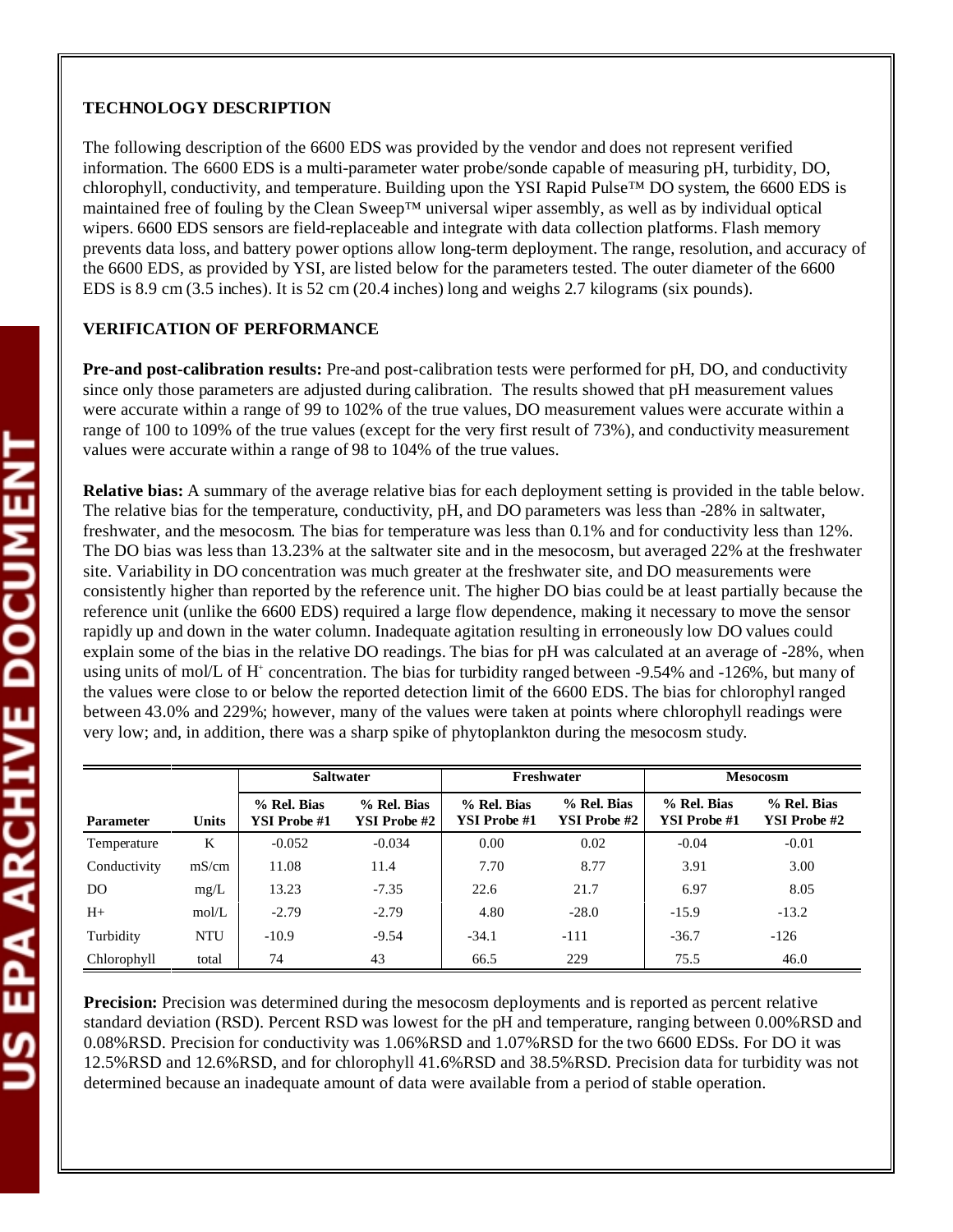**Linearity:** Linearity was assessed by comparing probe readings against the reference values for each of the parameters at each deployment location. The table below provides the results of this comparison by showing the slope, intercept, and coefficient of determination  $(r^2)$  at each site for the 6600 EDS. The linear response for the 6600 EDS, expressed in terms of slope, intercept, and coefficient of determination  $(r^2)$  at each condition, was highest for conductivity and temperature, with slopes near 1 and  $r^2$  values above 0.85. All the parameters during mesocosm deployment had strong correlations, with  $r^2$  values above 0.80.

| <b>YSI</b>     |                  | <b>Saltwater</b> |                  | Freshwater |              |                  | <b>Mesocosm</b> |              |                  |             |
|----------------|------------------|------------------|------------------|------------|--------------|------------------|-----------------|--------------|------------------|-------------|
| Probe #        | <b>Parameter</b> | <b>Slope</b>     | <b>Intercept</b> | $r^2$      | <b>Slope</b> | <b>Intercept</b> | $r^2$           | <b>Slope</b> | <b>Intercept</b> | ${\bf r}^2$ |
|                | DO.              | 0.48             | 3.15             | 0.38       | 1.16         | 0.37             | 0.96            | 1.01         | 0.40             | 0.82        |
| 2              | DO.              | 0.42             | 2.45             | 0.16       | 1.13         | 0.46             | 0.97            | 1.01         | 0.45             | 0.81        |
| 1              | Conductivity     | <b>NA</b>        | <b>NA</b>        | <b>NA</b>  | 1.30         | $-0.09$          | 0.95            | 1.05         | $-0.07$          | 0.99        |
| 2              | Conductivity     | 1.12             | $-0.14$          | 0.97       | 1.3          | $-0.0817$        | 0.85            | 1.05         | $-0.09$          | 0.99        |
| 1              | Temperature      | 1.00             | $-2.54$          | 0.94       | 0.99         | 0.698            | 0.99            | 0.95         | 13.78            | 0.99        |
| 2              | Temperature      | 0.97             | 9.00             | 0.94       | 1.03         | $-8.78$          | 0.99            | 0.95         | 15.17            | 0.99        |
| 1              | pH               | 0.87             | 0.00             | 0.58       | 0.56         | 0.00             | 0.83            | 0.78         | 0.00             | 0.91        |
| 2              | pH               | 0.87             | 0.00             | 0.58       | 0.49         | 0.00             | 0.93            | 0.76         | 0.00             | 0.92        |
|                | Turbidity        | 0.55             | 1.56             | 0.44       | 0.65         | 0.54             | 0.39            | 1.44         | $-3.14$          | 0.99        |
| $\overline{c}$ | Turbidity        | 0.31             | 2.73             | 0.01       | 0.52         | $-0.42$          | 0.78            | 0.97         | $-4.17$          | 0.98        |
| 1              | Chlorophyll      | 1.38             | 0.65             | 0.76       | 1.21         | 42               | 0.01            | 3.22         | $-4.42$          | 0.99        |
| 2              | Chlorophyll      | 1.52             | 0.15             | 0.82       | 1.21         | 42               | 0.01            | 2.91         | $-4.30$          | 0.98        |

**Inter-unit reproducibility:** Analysis of inter-unit reproducibility, presented in the table below, showed that the average difference in DO measurements between the two 6600 EDSs tested was 0.25 mg/L, while the readings for DO concentration varied from 3 to 15 mg/L. The difference in conductivity averaged 0.10 mS/cm over a range of 0.3 to 44 mS/cm. The average difference in temperature readings was 0.09°C, with actual temperature readings ranging between 24 and 35°C. The average difference in pH readings was 0.03 over a range of 6.8 to 8.7. The average difference in turbidity readings was 4.68 NTU, while actual turbidity readings ranged from 0 to 197 NTU. Finally, chlorophyll readings had an average difference of 0.92, while the actual chlorophyll readings varied from 0 to 154.

|            | Average Difference Between YSI Probe #1`and YSI Probe #1 |                         |                    |      |                           |                               |  |  |
|------------|----------------------------------------------------------|-------------------------|--------------------|------|---------------------------|-------------------------------|--|--|
| Location   | DO<br>(mg/L)                                             | Conductivity<br>(mS/cm) | <b>Temperature</b> | pH   | <b>Turbidity</b><br>(NTU) | <b>Chlorophyll</b><br>(total) |  |  |
| Saltwater  | 0.21                                                     | 0.07                    | 0.07               | 0.02 | 1.92                      | 1.01                          |  |  |
| Freshwater | 0.45                                                     | 0.01                    | 0.11               | 0.07 | 8.33                      | NA                            |  |  |
| Mesocosm   | 0.08                                                     | 0.22                    | 0.10               | 0.02 | 3.78                      | 0.84                          |  |  |
| Average    | 0.25                                                     | 0.10                    | 0.09               | 0.03 | 4.68                      | 0.92                          |  |  |

The magnitude of the inter-unit reproducibility results was affected by spatial and temporal changes in the sampling environment. For example, the 6600 EDSs were sampling in an environment that was changing 8°C over a 24-hour period. Because they were not sampling in exactly the same location, differences in temperature, caused by the 24-hour fluctuations, resulted in some differences in measurement by the 6600 EDSs. Similar behavior occurs in any location that experiences similar dynamic changes in the environment. The comparison of relative bias (as described above) is also a measure of inter-unit reproducibility.

**Other factors:** The probes were set up to collect data with minimal difficulty, and data were downloaded without incident using the provided data cable and a Windows-based PC. The 6600 EDS, as verified in this test, cost \$10,740 per unit. All portions of the verification test were completed. However, there were periods of operation where known issues (such as erroneous readings from improperly installed sensors and a puncture in a